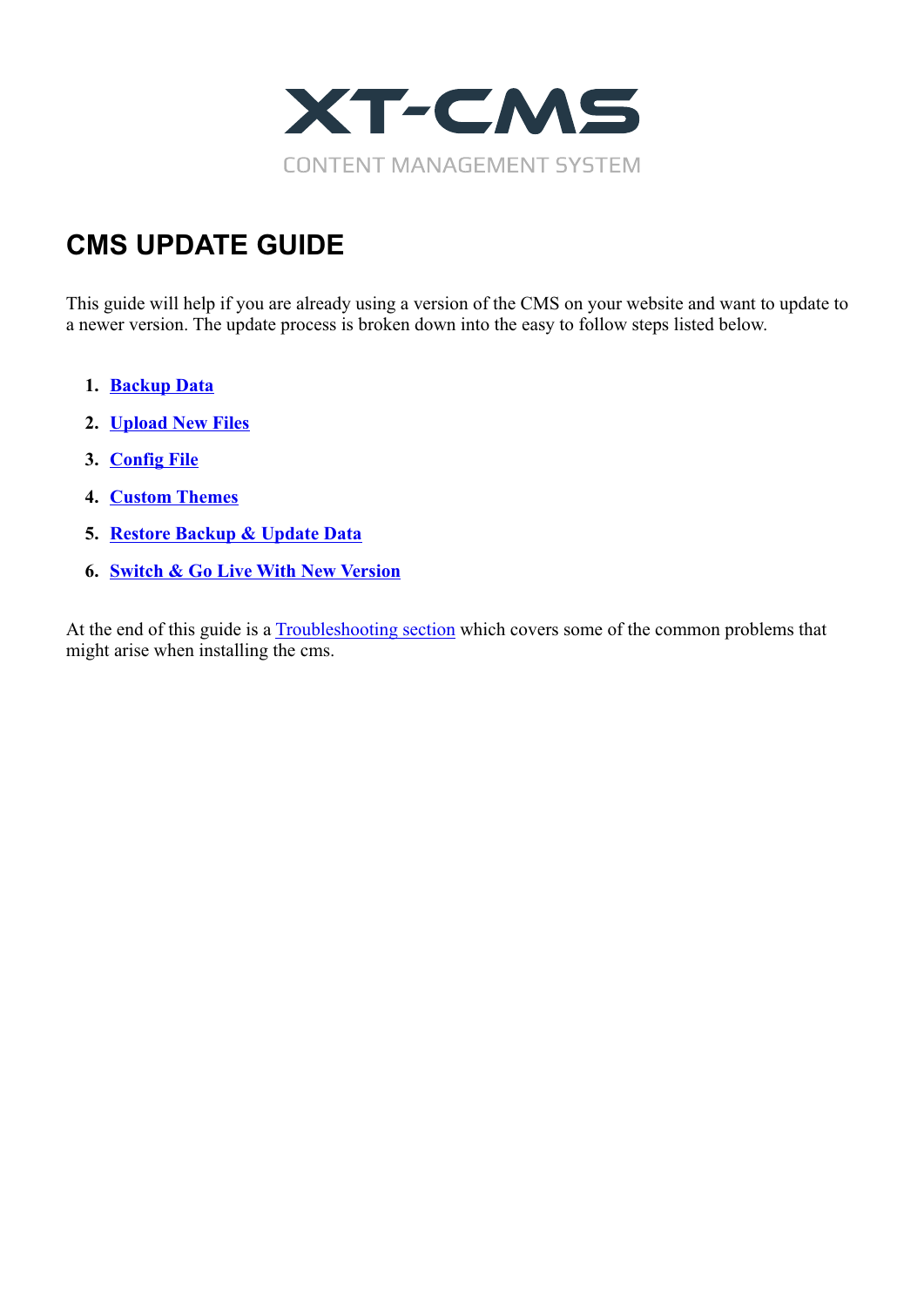# <span id="page-1-0"></span>**Step 1: Backup Data**

Before updating the CMS make sure to create and download a backup to your computer. To do this go to Backup from the admin menu and click the button to create a new backup. Once the backup is complete download it to your computer.

| <b>View Website</b><br>Manage Content $\sim$ | <b>Backup</b>                                                                                                                                                                         |                      |                  |                      |                |                        |  |
|----------------------------------------------|---------------------------------------------------------------------------------------------------------------------------------------------------------------------------------------|----------------------|------------------|----------------------|----------------|------------------------|--|
| Users/Customers -                            | <b>Create a Backup</b>                                                                                                                                                                |                      |                  |                      |                |                        |  |
| Tools $\blacktriangleright$                  | Click the button below to create a backup file which can be downloaded to your computer.                                                                                              |                      |                  |                      |                |                        |  |
| Coupons - Add                                | Note: Maintenance motor will be enabled during the backup process.                                                                                                                    |                      |                  |                      |                |                        |  |
| Mailer - Add<br><b>Backup</b>                |                                                                                                                                                                                       |                      |                  |                      |                |                        |  |
| Import                                       | Create New Backup                                                                                                                                                                     |                      |                  |                      |                |                        |  |
| Mobile Mode                                  |                                                                                                                                                                                       |                      |                  |                      |                |                        |  |
| Advanced $\sim$                              | For security and storage space reasons backups should be downloaded to your computer and then deleted off the server below.                                                           |                      |                  |                      |                |                        |  |
| Configuration                                | Make sure all file downloads have completed before deleting.                                                                                                                          |                      |                  |                      |                |                        |  |
| <b>Settings</b>                              | <b>Backup Filename</b>                                                                                                                                                                | <b>Last Modified</b> | <b>File Size</b> | Downloa <sub>3</sub> | <b>Restore</b> | <b>Delete</b>          |  |
| <b>Maintenance</b>                           | cmsbackup_xt_cms_1355160919.tar.gz                                                                                                                                                    | 16/09/19             | 1.29 MB          | <b>Download</b>      |                | п                      |  |
| <b>PHP Info</b><br><b>System Log</b>         |                                                                                                                                                                                       | 13:55                |                  |                      | Restore        |                        |  |
|                                              | cmsbackup_xt_cms_1048100420.tar.qz                                                                                                                                                    | 10/04/20             | 2.4 MB           | <b>Download</b>      | Restore        | П                      |  |
| License                                      |                                                                                                                                                                                       | 10:48                |                  |                      |                |                        |  |
|                                              | Backup cmsbackup_xt_cms_1048100420.tar.gz at 10/04/20 10:48:04 completed at 10/04/20 10:48:06 (2secs)                                                                                 |                      |                  |                      |                | <b>Delete Selected</b> |  |
| @2020 XT-CMS v2.1.3                          |                                                                                                                                                                                       |                      |                  |                      |                |                        |  |
|                                              |                                                                                                                                                                                       |                      |                  |                      |                |                        |  |
|                                              | <b>Upload a Backup File</b>                                                                                                                                                           |                      |                  |                      |                |                        |  |
|                                              | Large backup files should be uploaded using an FTP client. To upload a small backup file use the form below. Please allow                                                             |                      |                  |                      |                |                        |  |
|                                              | time for the file to upload. This could take seconds or minutes depending on the file size. Once uploaded the backup file will<br>be listed above and you will be able to restore it. |                      |                  |                      |                |                        |  |
|                                              |                                                                                                                                                                                       |                      |                  |                      |                |                        |  |
|                                              |                                                                                                                                                                                       |                      |                  |                      |                |                        |  |
|                                              | No file selected.<br>Browse                                                                                                                                                           |                      |                  |                      |                |                        |  |
|                                              | Chart Unload                                                                                                                                                                          |                      |                  |                      |                |                        |  |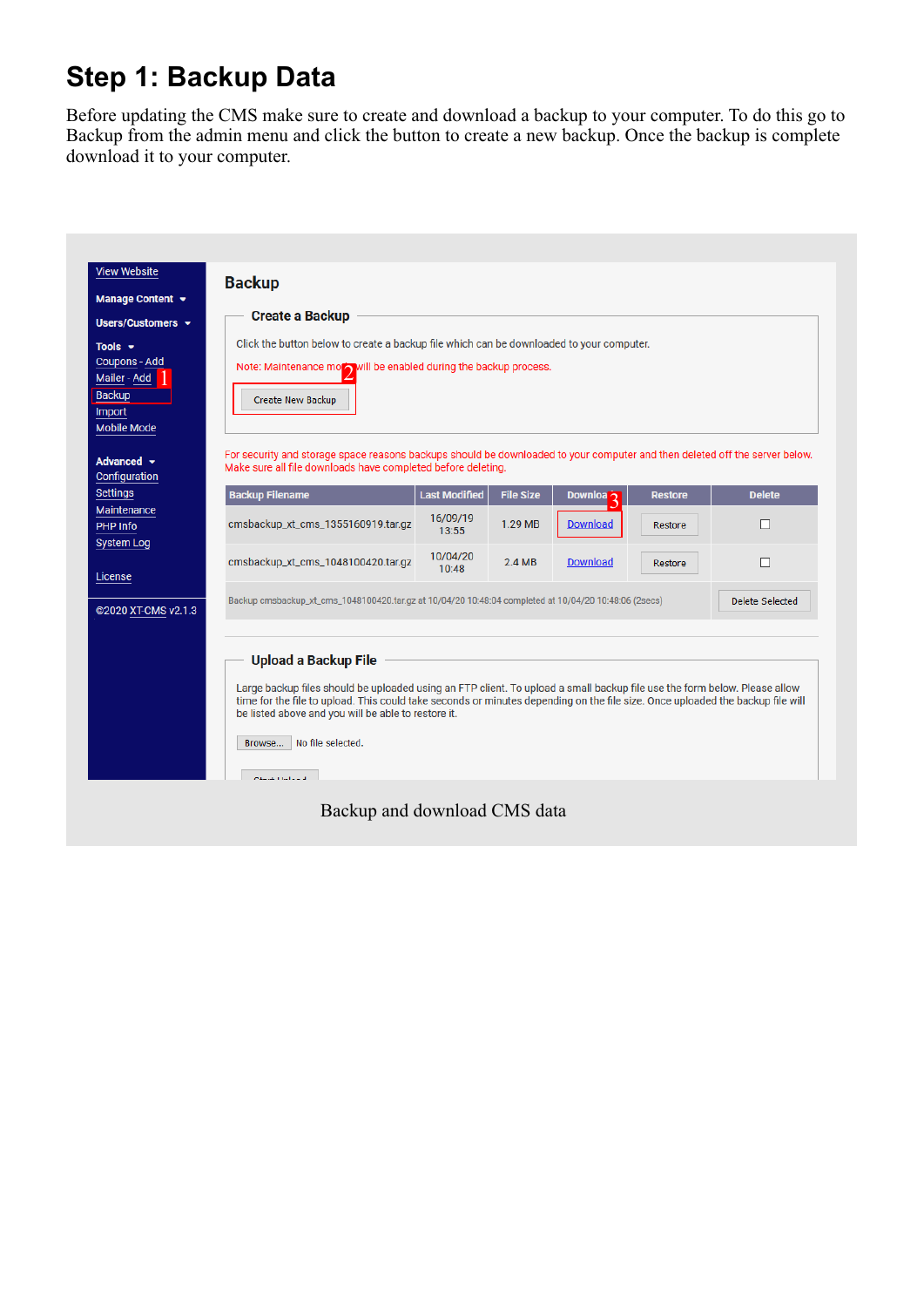## <span id="page-2-0"></span>**Step 2: Upload New Files & Set File Permissions**

After downloading and extracting the new CMS files on your computer you'll need to use an ftp client to upload the files to your host/server. If your hosting control panel has a file manager you can also use that to upload files although an ftp client is usually more convenient to work with in the long run.

Before uploading make sure to use a unique folder name for the new version of the CMS so as not to overwrite any existing files on your server, for now we want a second install of the CMS to run parallel in it's own folder. For example if the old version of the CMS is running from a folder called "cms" then rename the new versions folder to something like "cms2" or "newcms". We can change the folder names later when everything is working on the new install.

### **Set File Permissions**

**!**

After uploading is complete, ensure the */sys* and */themes* directories have write access.

You can set file permissions using your ftp client or by using a file manager in your hosting control panel. Setting permisions to 777 will work but if your host/server allows scripts to write files into directories with lower permissions such as 755 or 775 you can choose to set permissions to one of these instead.

| Filename<br>admin<br>docs<br>includes<br>plugins<br>scripts<br>sys<br>V<br>themes<br>cms.licence<br>freindlyurl.htaccess<br>freindlyurl_fast.htaccess<br>index.php | $\times$<br>Change file attributes<br>Please select the new attributes for the directory "sys".<br>Owner permissions<br><b>ØRead</b> ØWrite ØExecute<br>Group permissions<br><b>ØRead</b> ØWrite ØExecute<br>Public permissions<br><b>ØRead</b> ØWrite ØExecute<br>Numeric value:<br>777<br>You can use an x at any position to keep the permission<br>the original files have.<br>Recurse into subdirectories<br>Apply to all files and directories<br>◯ Apply to files only | modified<br>03/2022 11:0<br>M/2022 12:2<br>03/2022 11:0<br>04/2022 18:4<br>03/2022 11:1<br>03/2022 11:3<br>14/2022 14:4<br>17/2019 10:5<br>17/2019 10:2<br>17/2019 10:2<br>17/2019 10:2 |
|--------------------------------------------------------------------------------------------------------------------------------------------------------------------|-------------------------------------------------------------------------------------------------------------------------------------------------------------------------------------------------------------------------------------------------------------------------------------------------------------------------------------------------------------------------------------------------------------------------------------------------------------------------------|-----------------------------------------------------------------------------------------------------------------------------------------------------------------------------------------|
| Selected 1 directory.<br>Direction <b>Demote file</b>                                                                                                              | ○ Apply to directories only<br>OK<br>Cancel                                                                                                                                                                                                                                                                                                                                                                                                                                   |                                                                                                                                                                                         |

The directories outlined in red need to be given write permissions

If your ftp client gives an error like "CHMOD command not understood" it may be your website is on a windows based server that doesn't support the CHMOD command. In this case and if available you should use the file manager in your hosting control panel to change file permissions.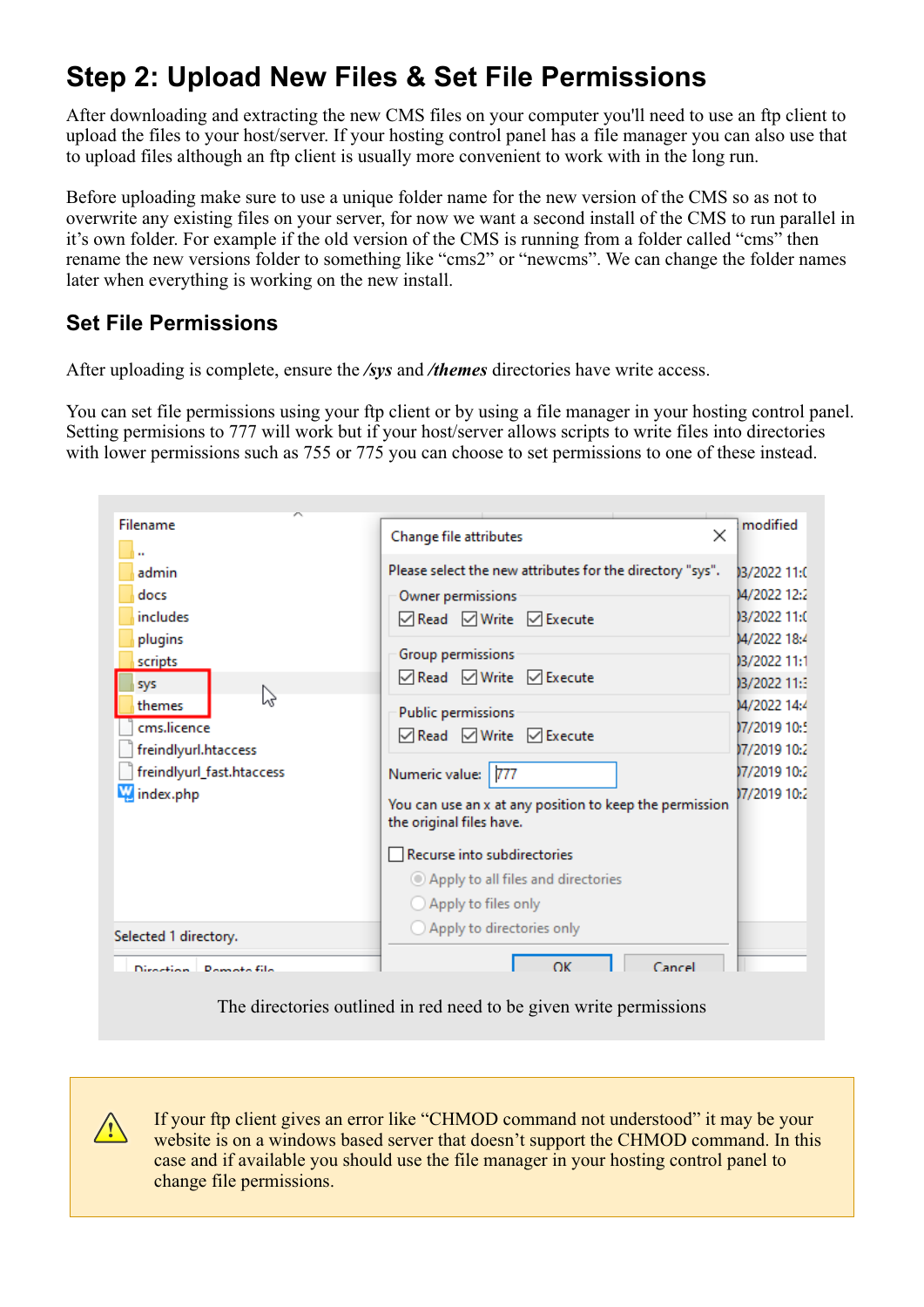## <span id="page-3-0"></span>**Step 3: Config File**

Check and update the *scripts/config.php* file in the new version of the cms. You'll need to change the settings to match those in your old install to keep things working the same way.

The following settings may need to be changed.

### **http:// or https:// protocol**

Since version 2.1.5 the protocol can be set in the admin area. Only set this in the config file if you need to override the admin area setting for some reason. Otherwise just leave the line commented out.

#### **cms\_root\_dir**

If you manually set this in your existing install you should uncomment this line by removing the slashes // and set it to match. Otherwise just leave the line commented out.

#### **cms\_root\_url**

Since version 3 the cms root url can be set in the admin area. Only set this in the config file if you need to override the admin area setting for some reason. Otherwise just leave the line commented out.

#### **cms\_backup\_method**

Depending on your server setup you may need to change the backup/restore method if the default setting doesn't work.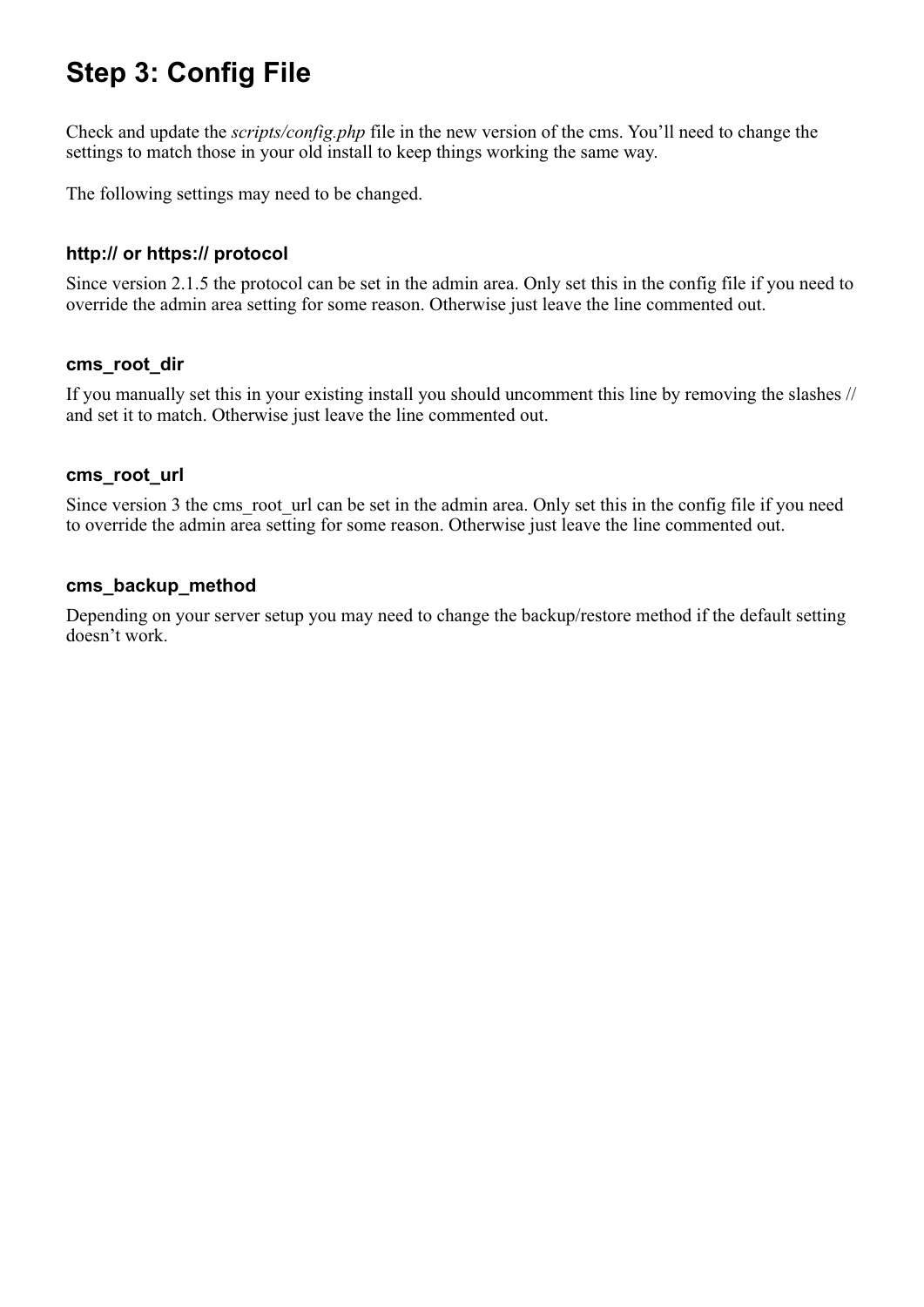## <span id="page-4-0"></span>**Step 4: Custom Themes**

At this stage you should copy any custom themes you were using from the theme directory in the old version of the CMS and paste or upload them into the theme directory on the new version of the CMS.

Note: If you have made changes to the previous default theme you might want to copy some of these changes over. However it is recommended not to copy over the old default theme as a newer version is likely to be included in the new version of the CMS.

If there are stylesheet changes in the new version you might also check for any new css rules or changes in *default/styles/cms* and copy over to your own custom theme style sheets as needed.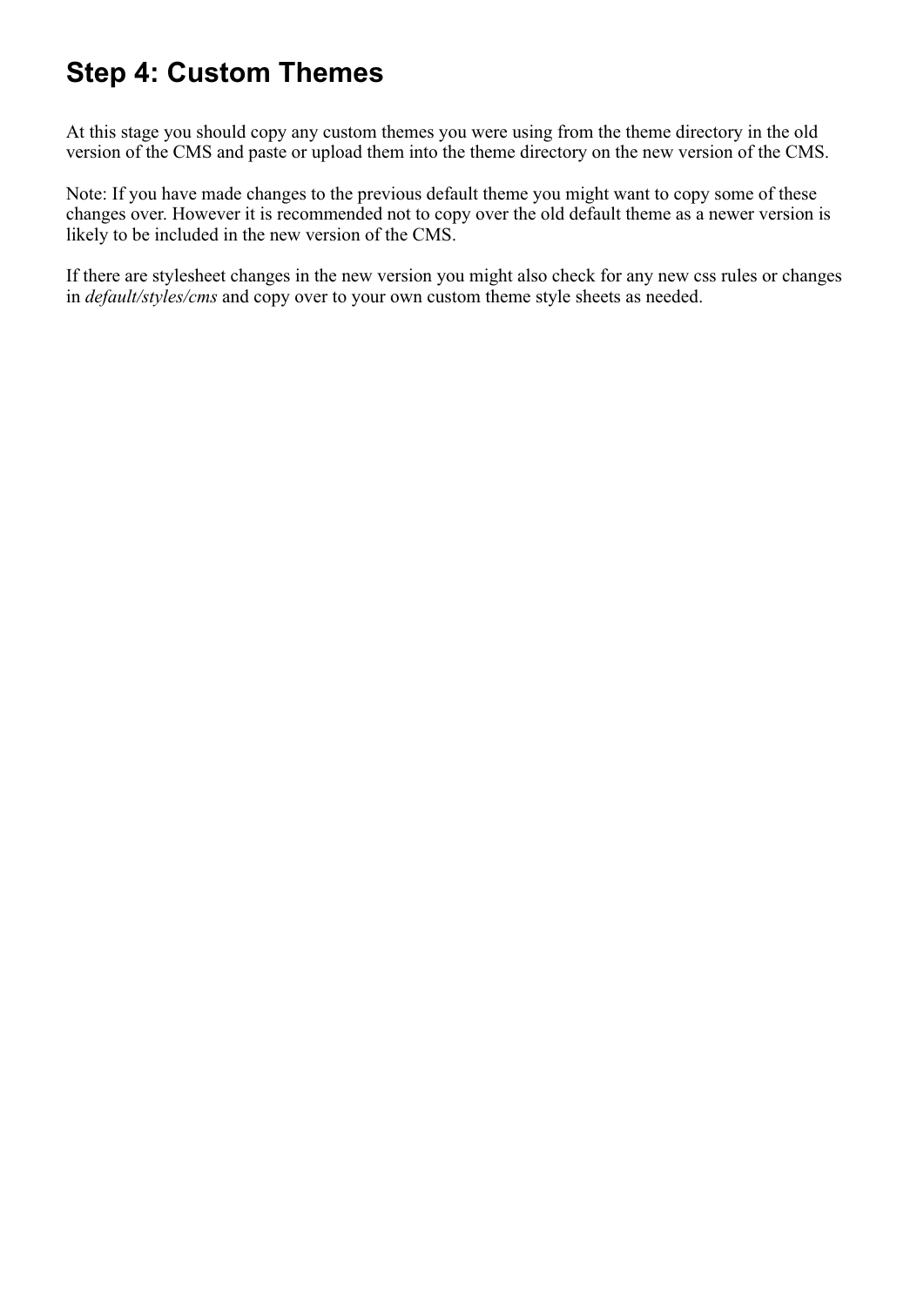## <span id="page-5-0"></span>**Step 5: Login & Restore Backup**

o to the admin page for the new version of the cms. eg. http://www.mywebsite.com/cms2/admin/

You should see the admin login page as in the picture. Use the default login details below...

Username: admin Password: admin

| <b>View Website</b><br>@2020 XT-CMS v2.1.3 | <b>Admin Login</b><br>Username:<br>admin<br>Password:<br><br>Forgot Password  <br>Login |
|--------------------------------------------|-----------------------------------------------------------------------------------------|
|--------------------------------------------|-----------------------------------------------------------------------------------------|

Once logged in go back to your ftp client and upload the backup file you took from the older version into the *sys/backup* directory of the new CMS folder, then go to the Backup page in the admin area and click the restore button beside the backup that you want to restore.

| <b>View Website</b>                                            |                                                                                                       |                            |         |                 |         |                        |
|----------------------------------------------------------------|-------------------------------------------------------------------------------------------------------|----------------------------|---------|-----------------|---------|------------------------|
| Manage Content ~                                               | <b>Backup</b>                                                                                         |                            |         |                 |         |                        |
|                                                                | <b>Create a Backup</b>                                                                                |                            |         |                 |         |                        |
| Users/Customers $\sim$                                         |                                                                                                       |                            |         |                 |         |                        |
| Tools $\sim$                                                   | Click the button below to create a backup file which can be downloaded to your computer.              |                            |         |                 |         |                        |
| Coupons - Add                                                  | Note: Maintenance mode will be enabled during the backup process.                                     |                            |         |                 |         |                        |
| Mailer - Add                                                   |                                                                                                       |                            |         |                 |         |                        |
| <b>Backup</b><br><b>Import</b>                                 | <b>Create New Backup</b>                                                                              |                            |         |                 |         |                        |
| <b>Mobile Mode</b>                                             |                                                                                                       |                            |         |                 |         |                        |
|                                                                |                                                                                                       | 16/09/19                   | 1.29 MB | <b>Download</b> | Restore | П                      |
| <b>Maintenance</b><br>PHP Info<br><b>System Log</b><br>License | cmsbackup_xt_cms_1355160919.tar.gz<br>cmsbackup_xt_cms_1048100420.tar.gz                              | 13:55<br>10/04/20<br>10:48 | 2.4 MB  | <b>Download</b> | Restore | П                      |
| @2020 XT-CMS v2.1.3                                            | Backup cmsbackup_xt_cms_1048100420.tar.gz at 10/04/20 10:48:04 completed at 10/04/20 10:48:06 (2secs) |                            |         |                 |         | <b>Delete Selected</b> |

After the backup has been restored you might be prompted to run an update. Sometimes the data structure will change in new versions of the CMS and an update will need to be run to update the data files restored from the backup. Check the version numbers before running an update.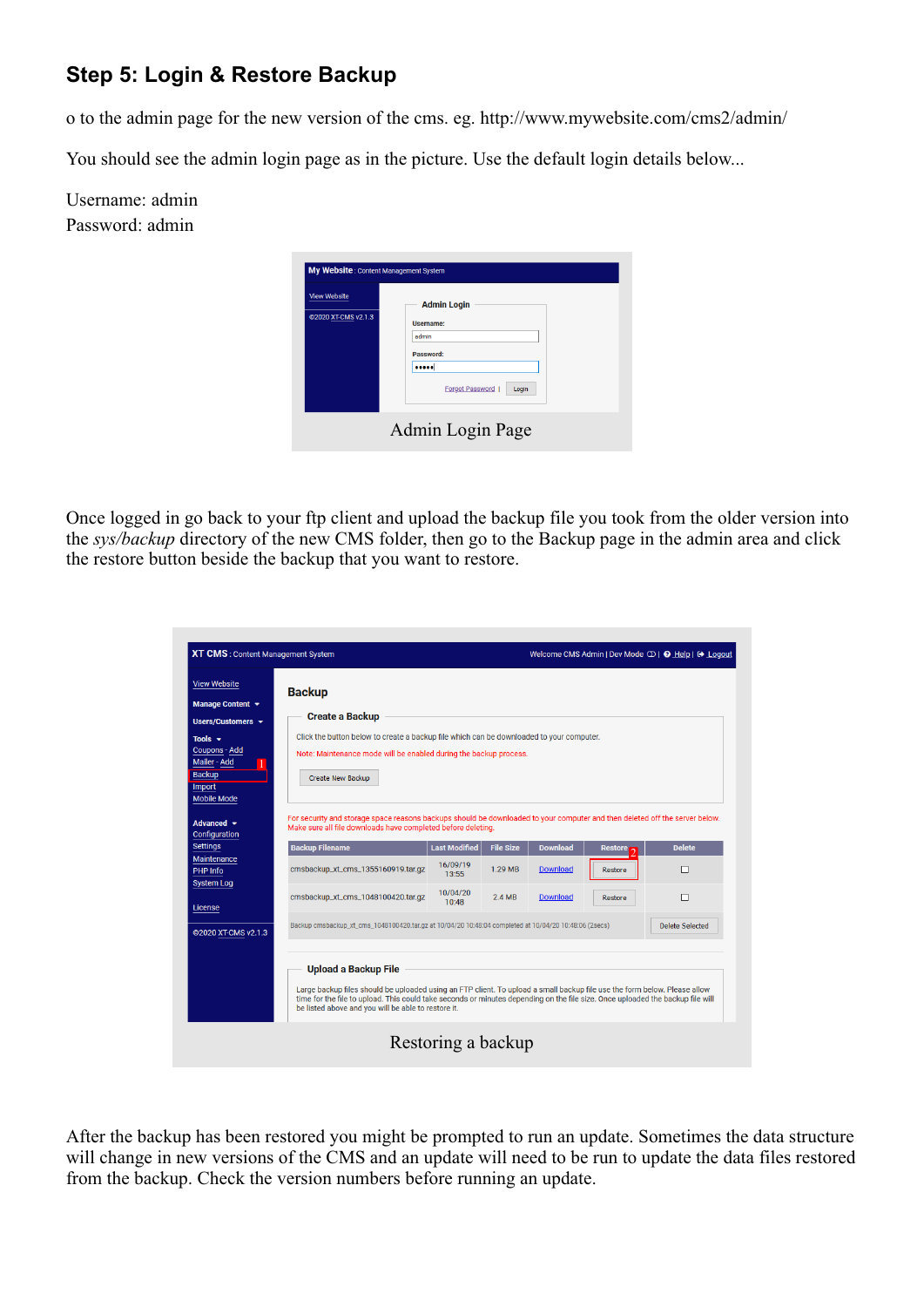## <span id="page-6-0"></span>**Step 6: Switching CMS Version**

At this stage check that your categories and other data are now showing in the admin area of the new CMS version and if all is well you should be in a position to switch over to using the new version of the CMS complete with all your data from the old version. To do this simply rename your old cms folder to *cms old* and rename the new version folder to *cms*. If you run into any problems you can simply switch back to the old version by renaming the folders back.

Once you are certain everything is running fine on the new version you can then delete the old cms version folder and files. It's recommended to leave the old version on the server for at least a few days to ensure everything is working ok.